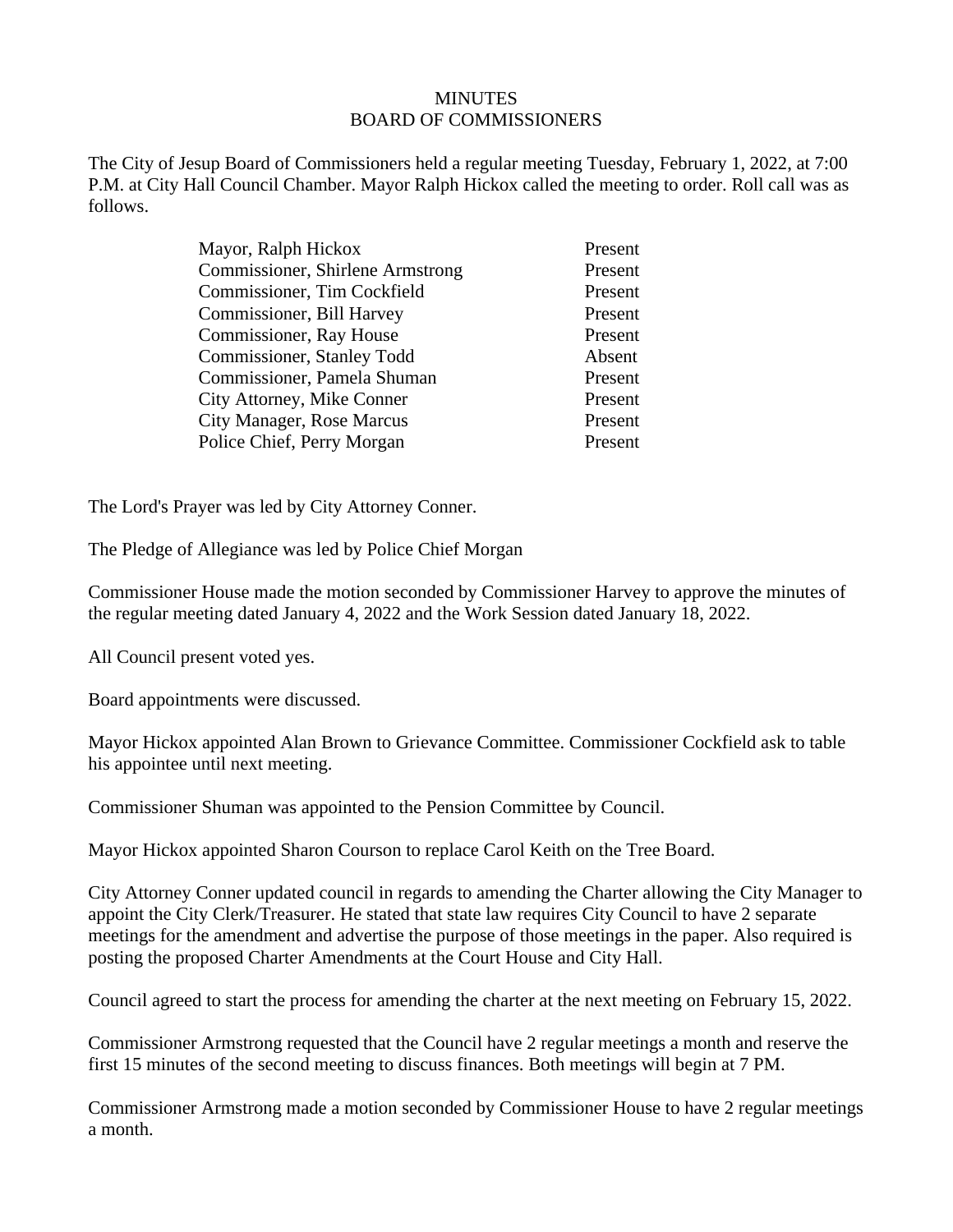All Council present voted yes.

City Engineer Bill Shuman informed Council that only one bid was submitted for 2022 LMIG Road Resurfacing Contract and therefore was awarded to Georgia Asphalt Producers. He asked Council to approve an additional 10% contingency in the amount of \$19,367.51 for a total of \$213,042.64.

Commissioner Harvey made a motion seconded by Commissioner Armstrong to award bid to Georgia Asphalt Producers for 2022 LMIG Road Resurfacing Contract in the amount of \$213,042.64.

All council present voted yes.

Fire Chief Josh Huffman ask council to approve purchase of a new fire engine from Sourcewell in the amount of \$425,739.00. He stated that he was going to hold off building a new station on Pine Street and that he had money in other line items that could be moved to cover the purchase of the fire engine without going over budget.

Commissioner House made a motion seconded by Commissioner Shuman to approve purchase of new fire engine.

All council present voted yes.

Commissioner Harvey announced that the meeting to renovate the swimming pool went very well. The amount was less than previously stated. He said we could move forward and possibly have pool in 4 to 5 months.

DDA Director Molly Hall reminded Council the City was awarded a \$100,000.00 DNR grant to be used on the pool.

Council asked City Manager Marcus to organize a Planning Retreat.

Commissioner Harvey made a motion seconded by Commissioner Cockfield to move forward with renovations to the pool and plan a retreat.

All council present voted yes.

Commissioner Cockfield gave an update on Fire Service agreement.

City Manager Marcus stated that the City would no longer pay COVID leave time for employees out with COVID. Any employees testing positive would have to use sick or personal time.

She also stated that she appointed Rhonda Tillman as Acting City Clerk/Treasurer.

Commissioner Armstrong stated that she had noticed less dumping of household garbage since officers were giving citations.

Commissioner Shuman stated that she was glad the boardwalk was open again.

Commissioner Cockfield again congratulated Acting City Clerk/Treasurer Tillman.